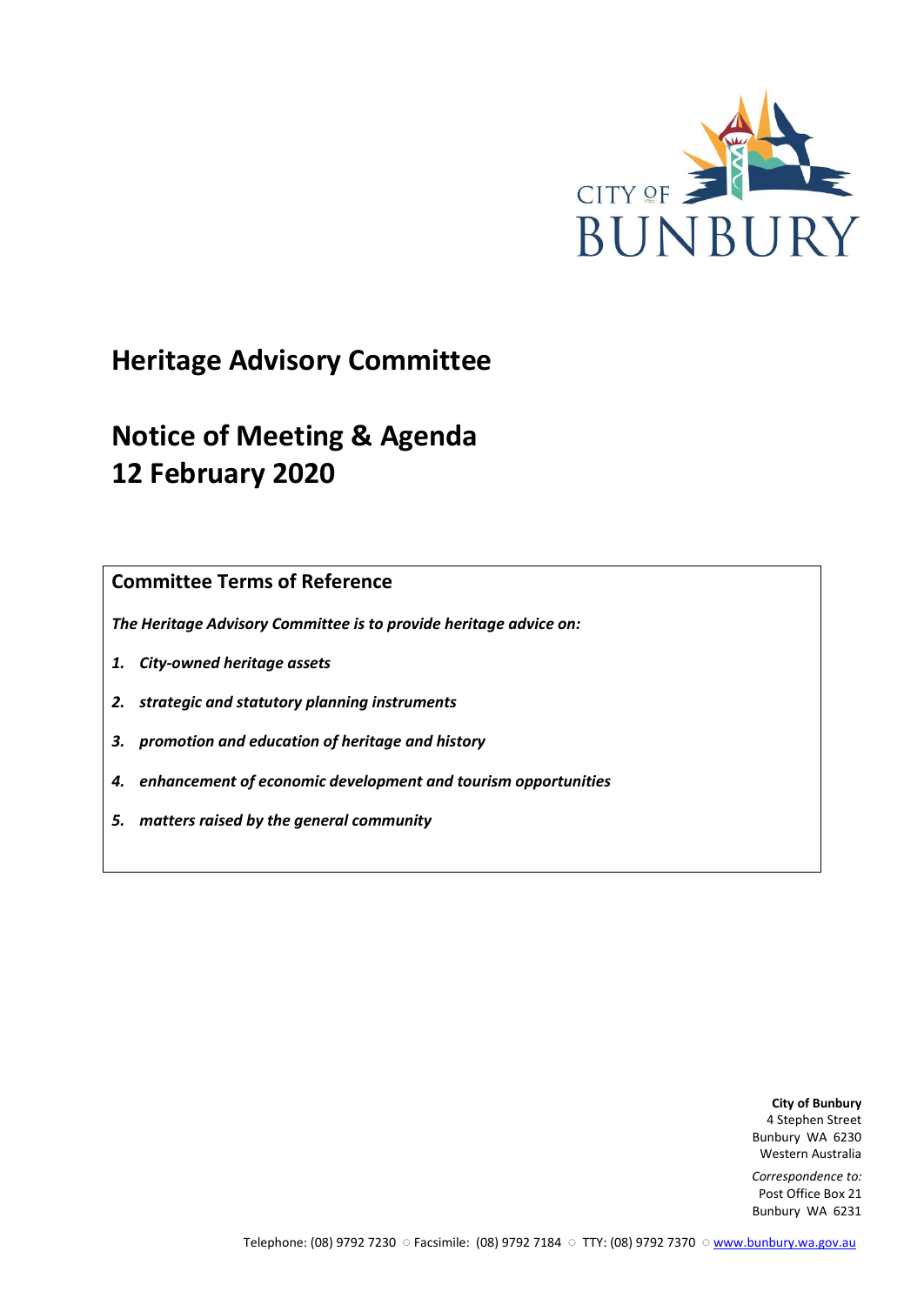Item No

# **Table of Contents**

| ibie |  |
|------|--|
|      |  |

Page No

| 1.  |      |                                                                      |  |
|-----|------|----------------------------------------------------------------------|--|
| 2.  |      |                                                                      |  |
| З.  |      |                                                                      |  |
| 4.  |      |                                                                      |  |
|     | 4.1  |                                                                      |  |
|     | 4.2  |                                                                      |  |
| 5.  |      |                                                                      |  |
| 6.  |      |                                                                      |  |
| 7.  |      |                                                                      |  |
| 8.  |      |                                                                      |  |
|     | 8.1  |                                                                      |  |
|     | 8.2  |                                                                      |  |
|     | 8.3  |                                                                      |  |
| 9.  |      |                                                                      |  |
| 10. |      |                                                                      |  |
|     | 10.1 |                                                                      |  |
|     | 10.2 | Draft Conservation Management Plan - Convent of Mercy Group (fmr)  6 |  |
|     | 10.3 |                                                                      |  |
|     |      |                                                                      |  |
|     |      |                                                                      |  |
|     | 12.1 |                                                                      |  |
|     | 12.2 |                                                                      |  |
|     |      |                                                                      |  |
| 14. |      |                                                                      |  |
|     |      |                                                                      |  |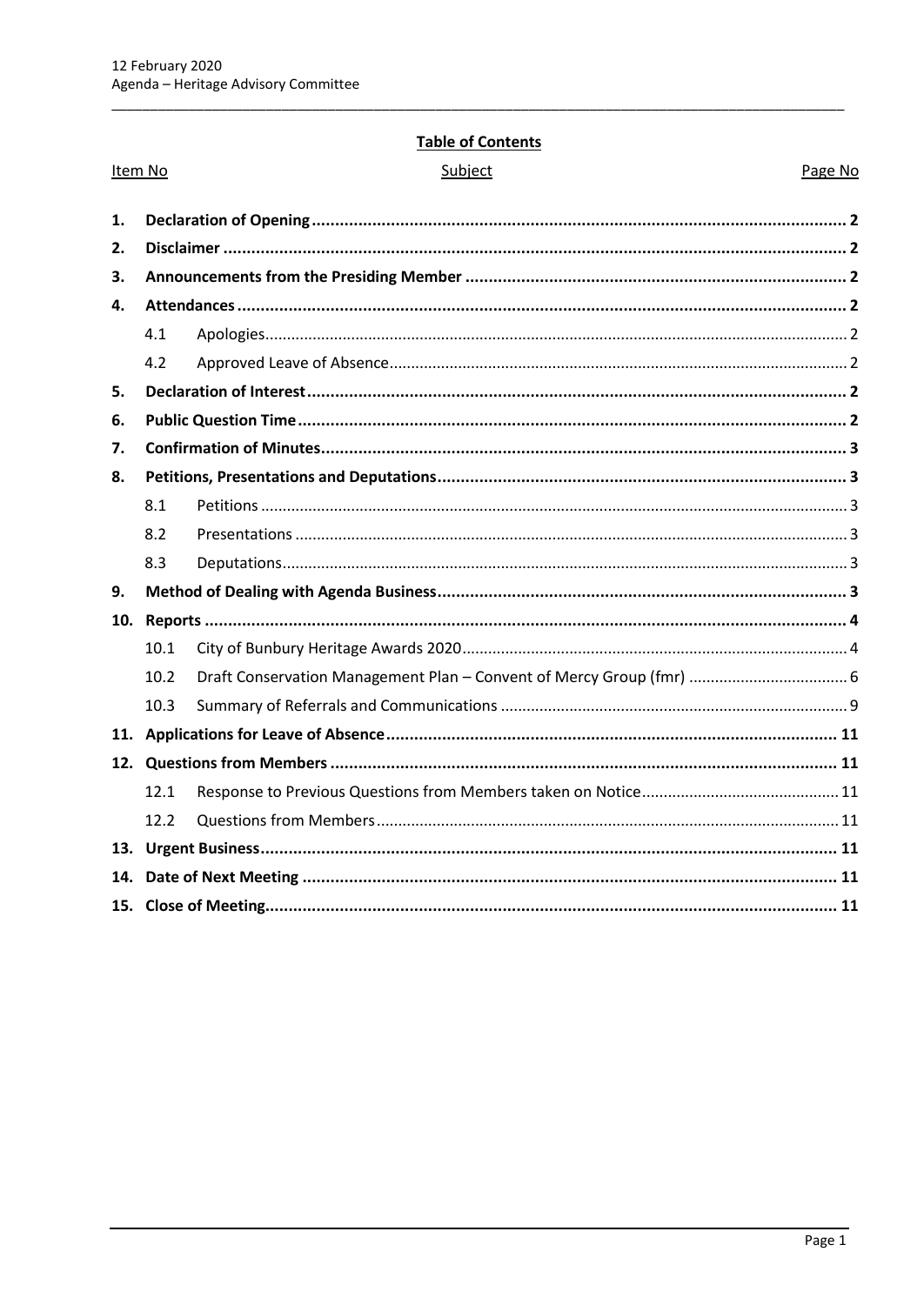# **Acknowledgement of Country**

\_\_\_\_\_\_\_\_\_\_\_\_\_\_\_\_\_\_\_\_\_\_\_\_\_\_\_\_\_\_\_\_\_\_\_\_\_\_\_\_\_\_\_\_\_\_\_\_\_\_\_\_\_\_\_\_\_\_\_\_\_\_\_\_\_\_\_\_\_\_\_\_\_\_\_\_\_\_\_\_\_\_\_\_\_\_\_\_\_\_\_\_\_\_\_

We acknowledge the Traditional owners of this land, the Wardandi Noongar people, and pay our respects to Elders past, present and emerging.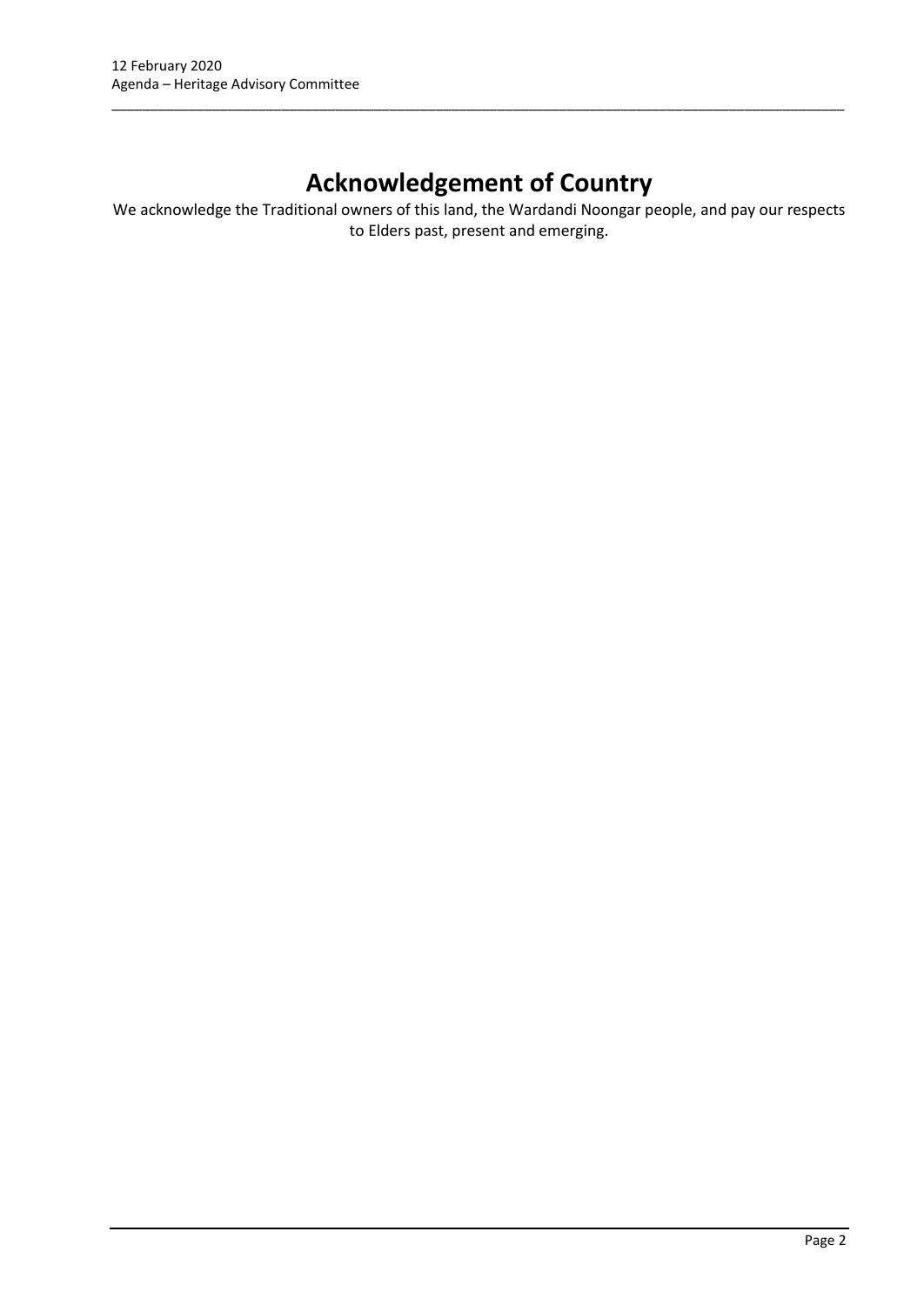

# **Heritage Advisory Committee Notice of Meeting**

Dear Committee Members

The next Ordinary Meeting of the Heritage Advisory Committee will be held in the *Ocean Room,* 2-4 Stephen Street, Bunbury, on **Wednesday 12 February 2020** at **4.00pm**.

Signed: **Gary Barbour Director Sustainable Communities**

# **Agenda**

**12 February 2020**

Members of the public to note that recommendations made by this committee are not final and will be subject to adoption (or otherwise) at a future meeting of the Bunbury City Council.

| Committee Members:       |                     |
|--------------------------|---------------------|
| <b>Member Name</b>       | <b>Representing</b> |
| Cr Todd Brown            | City of Bunbury     |
| Cr Tresslyn Smith        | City of Bunbury     |
| <b>Mrs Del Ambrosius</b> | Community           |
| Mr Bernhard Bischoff     | Community           |
| Mr Stephen Craddock      | Community           |
| Mr Graham Houghton       | Community           |
| Mr Kent Lyon             | Community           |
| Mr Duncan Rutherford     | Community           |
| Mr Peter Suckling        | Community           |

#### *Support Staff:*

| <b>Name</b>    | <b>Title</b>                                  |
|----------------|-----------------------------------------------|
| Ms Lacey Brown | Strategic Planning Officer (Heritage)         |
| Ms Liz Allan   | <b>Executive Research and Project Officer</b> |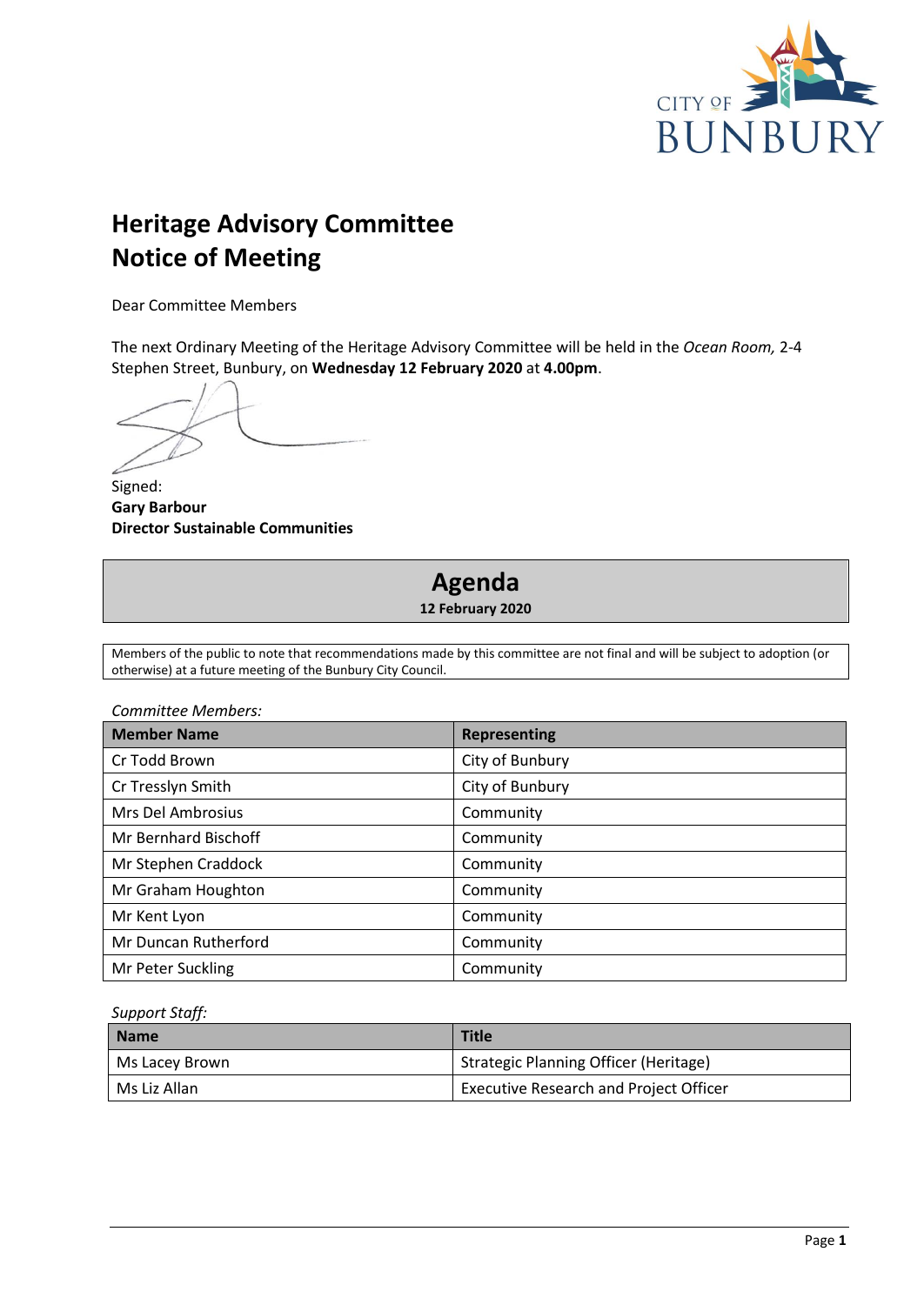# <span id="page-4-0"></span>**1. Declaration of Opening**

The Presiding Member declared the meeting open at \_\_\_\_\_\_ pm.

\_\_\_\_\_\_\_\_\_\_\_\_\_\_\_\_\_\_\_\_\_\_\_\_\_\_\_\_\_\_\_\_\_\_\_\_\_\_\_\_\_\_\_\_\_\_\_\_\_\_\_\_\_\_\_\_\_\_\_\_\_\_\_\_\_\_\_\_\_\_\_\_\_\_\_\_\_\_\_\_\_\_\_\_\_\_\_\_\_\_\_\_\_\_\_

#### <span id="page-4-1"></span>**2. Disclaimer**

Not applicable to this committee.

# <span id="page-4-2"></span>**3. Announcements from the Presiding Member**

#### <span id="page-4-3"></span>**4. Attendances**

<span id="page-4-4"></span>**4.1 Apologies**

#### <span id="page-4-5"></span>**4.2 Approved Leave of Absence**

# <span id="page-4-6"></span>**5. Declaration of Interest**

IMPORTANT: Committee members to complete a "Disclosure of Interest" form for each item on the agenda in which they wish to disclose a financial/proximity/impartiality interest. They should give the form to the Presiding Member before the meeting commences. After the meeting, the form is to be forwarded to the Administration Services Section for inclusion in the Corporate Financial Disclosures Register.

# <span id="page-4-7"></span>**6. Public Question Time**

Not applicable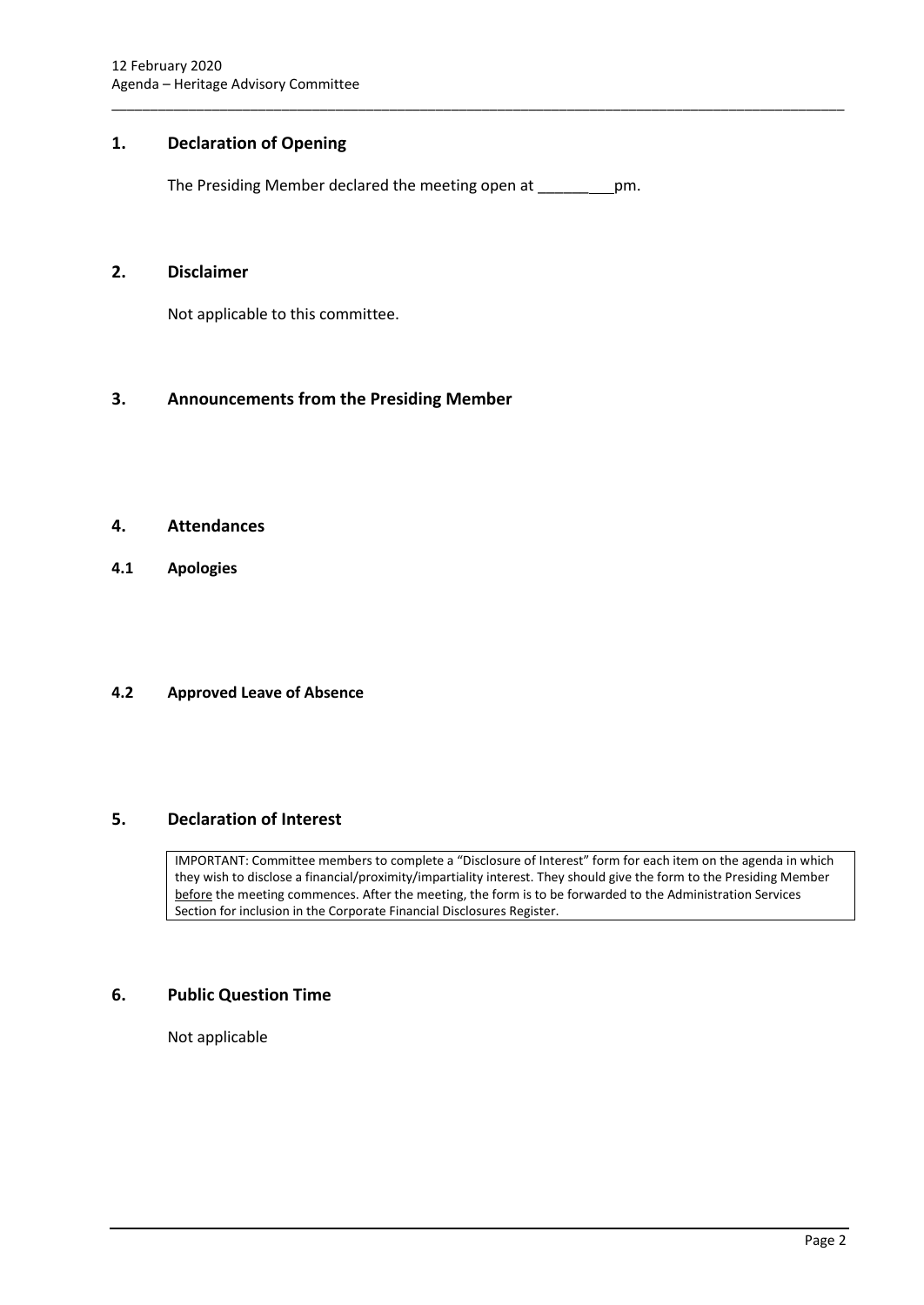# <span id="page-5-0"></span>**7. Confirmation of Minutes**

The Minutes of the Heritage Advisory Committee Meeting held 11 December 2019 have been circulated.

\_\_\_\_\_\_\_\_\_\_\_\_\_\_\_\_\_\_\_\_\_\_\_\_\_\_\_\_\_\_\_\_\_\_\_\_\_\_\_\_\_\_\_\_\_\_\_\_\_\_\_\_\_\_\_\_\_\_\_\_\_\_\_\_\_\_\_\_\_\_\_\_\_\_\_\_\_\_\_\_\_\_\_\_\_\_\_\_\_\_\_\_\_\_\_

The Declaration of Interest Form submitted by Kent Lyon was not originally included in the Minutes and Item 5 of the Minutes have been amended as follows.

"Kent Lyon declared an impartiality interest at Item 10.4 '*Summary of Referrals and Communications'* as referrals 9, 10 and 11 referred to projects he is involved in. Kent Lyon remained in the meeting room for the discussion and vote on this matter."

# **Recommendation**

The Minutes of the Heritage Advisory Committee Meeting held 11 December 2019, are confirmed as a true and accurate record with amendment to item 5 as follows.

"Kent Lyon declared an impartiality interest at Item 10.4 '*Summary of Referrals and Communications'* as referrals 9, 10 and 11 referred to projects he is involved in. Kent Lyon remained in the meeting room for the discussion and vote on this matter."

# <span id="page-5-1"></span>**8. Petitions, Presentations and Deputations**

#### <span id="page-5-2"></span>**8.1 Petitions**

Nil

# <span id="page-5-3"></span>**8.2 Presentations**

Nil

# <span id="page-5-4"></span>**8.3 Deputations**

Nil

# <span id="page-5-5"></span>**9. Method of Dealing with Agenda Business**

Items are dealt with in the order that they appear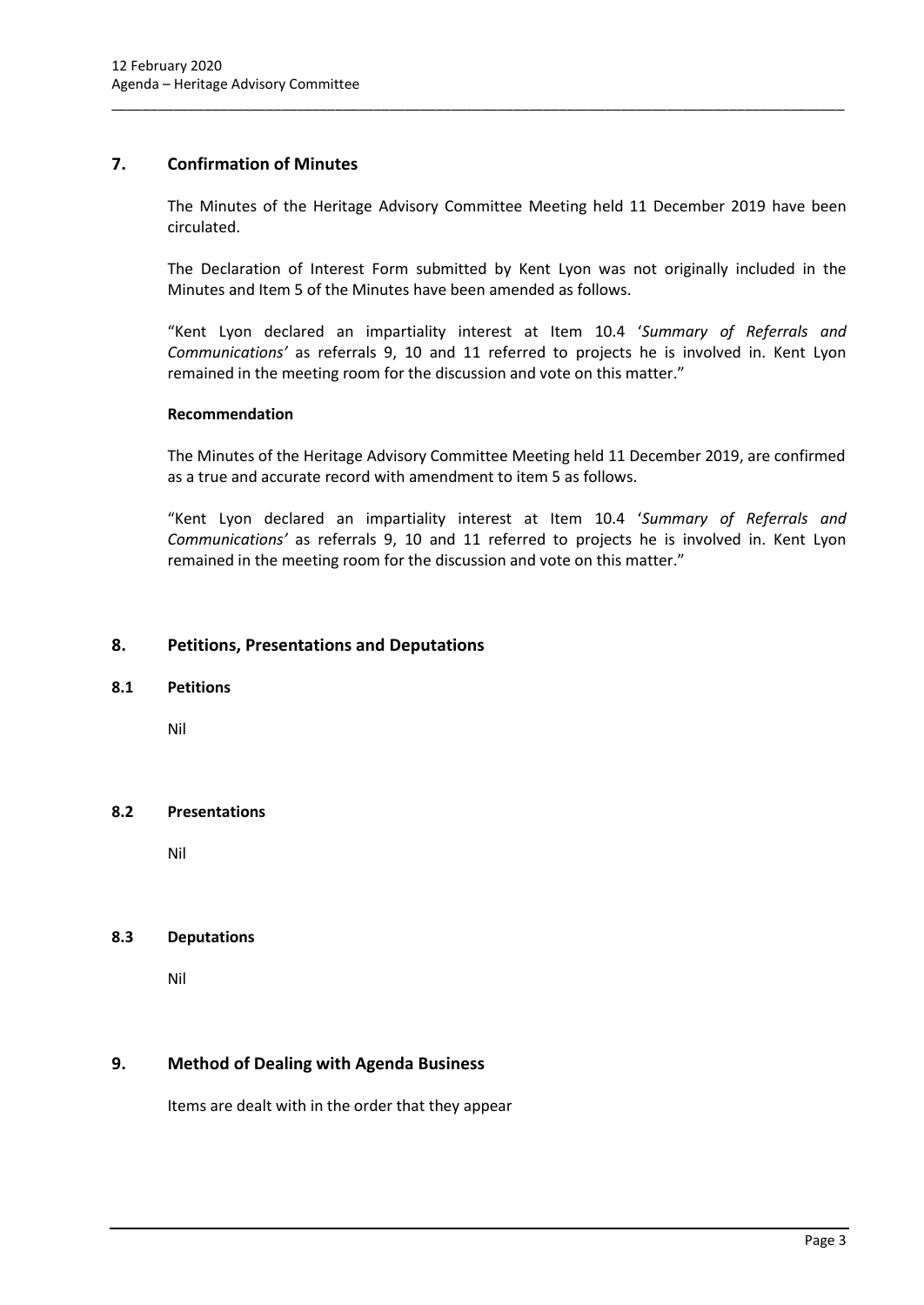# <span id="page-6-0"></span>**10. Reports**

#### <span id="page-6-1"></span>**10.1 City of Bunbury Heritage Awards 2020**

| <b>File Ref:</b>            | A03335                                                           |   |                             |
|-----------------------------|------------------------------------------------------------------|---|-----------------------------|
| <b>Applicant/Proponent:</b> | <b>Internal Report</b>                                           |   |                             |
| <b>Responsible Officer:</b> | Lacey Brown, Strategic Planning Officer (Heritage)               |   |                             |
| <b>Responsible Manager:</b> | Thor Farnworth, Manager Sustainability, Planning and Development |   |                             |
| <b>Executive:</b>           | Gary Barbour, Director Sustainable Communities                   |   |                             |
| <b>Authority/Discretion</b> | Advocacy                                                         |   | Review                      |
|                             | ⊠<br>Executive/Strategic                                         |   | Quasi-Judicial              |
|                             | Legislative                                                      | ⊠ | <b>Information Purposes</b> |
|                             |                                                                  |   |                             |
| <b>Attachments:</b>         | Nil                                                              |   |                             |

\_\_\_\_\_\_\_\_\_\_\_\_\_\_\_\_\_\_\_\_\_\_\_\_\_\_\_\_\_\_\_\_\_\_\_\_\_\_\_\_\_\_\_\_\_\_\_\_\_\_\_\_\_\_\_\_\_\_\_\_\_\_\_\_\_\_\_\_\_\_\_\_\_\_\_\_\_\_\_\_\_\_\_\_\_\_\_\_\_\_\_\_\_\_\_

#### **Summary**

The City of Bunbury Heritage Awards will be presented in March 2020. The purpose of this report is for the Heritage Advisory Committee to appoint two members to the judging panel.

#### **Executive Recommendation**

That the Heritage Advisory Committee:

- 1. Appoint two members, along with the Strategic Planning Officer (Heritage), to the judging panel to select the successful nominees for the 2020 City of Bunbury Heritage Awards;
- 2. Note that the awards will be presented on Friday 13 March 2020 at 10:00am in the City of Bunbury Function Room.

#### **Strategic Relevance**

- Theme 4: Our City
- Goal: Civic leadership, partnerships and sound governance in delivering with and for the community.
- Objective 4.2: A highly-engaged and involved community, working together on strategy development and implementation.

#### **Regional Impact Statement**

Heritage is important for the community and has environmental, economic and social benefits as a resource for present and future generations. The City of Bunbury recognises the importance of identifying, assessing and managing heritage places within its local government area to align with contemporary community values.

#### **Background**

The biannual City of Bunbury Heritage Awards aims to raise awareness of the importance of the City's unique heritage; to advance conservation principles and practice; and to acknowledge and encourage excellence in conservation of heritage places and sites.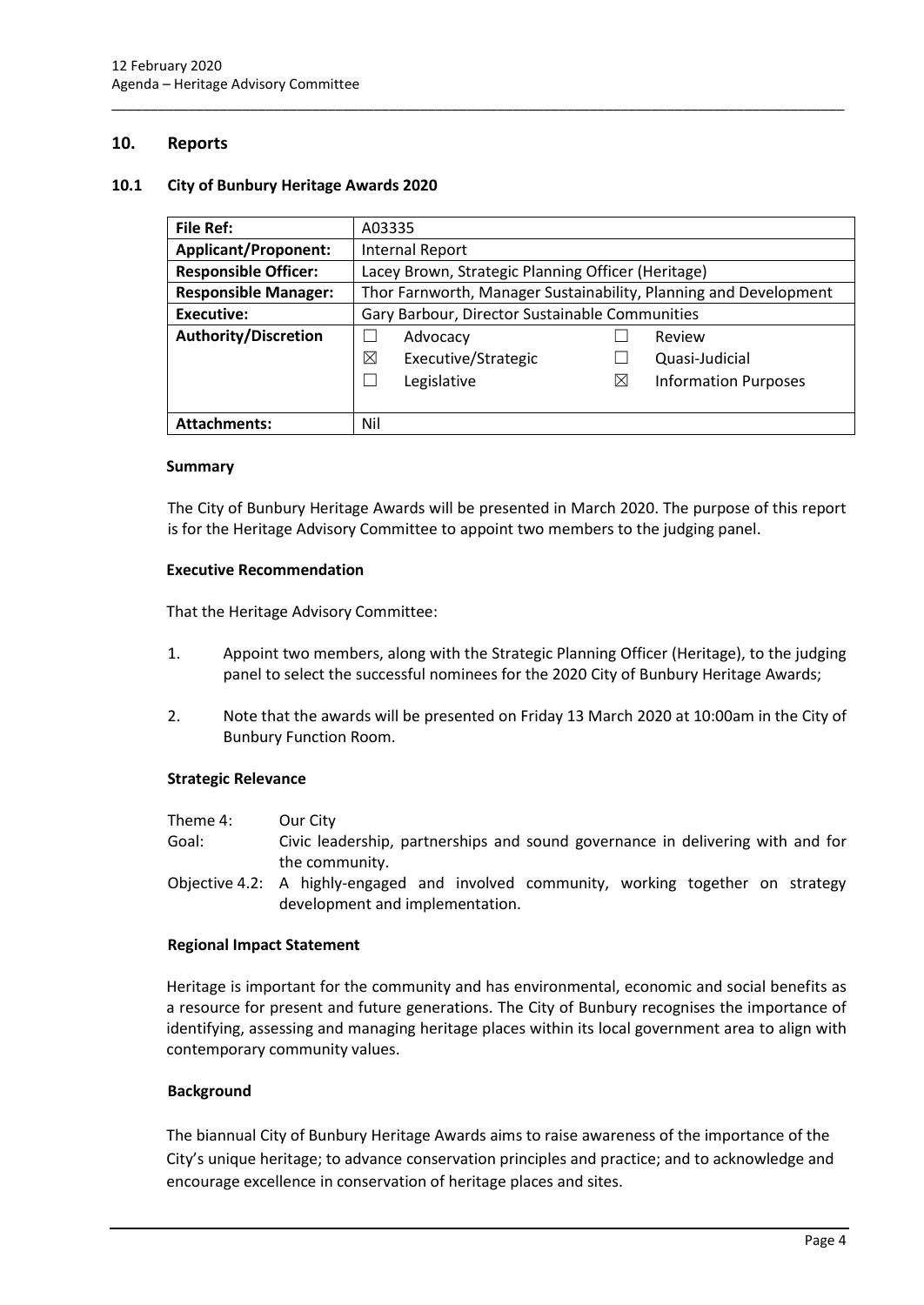There are two award categories:

\* City of Bunbury Award for Excellence in Heritage Building Design and Conservation Work; and

\_\_\_\_\_\_\_\_\_\_\_\_\_\_\_\_\_\_\_\_\_\_\_\_\_\_\_\_\_\_\_\_\_\_\_\_\_\_\_\_\_\_\_\_\_\_\_\_\_\_\_\_\_\_\_\_\_\_\_\_\_\_\_\_\_\_\_\_\_\_\_\_\_\_\_\_\_\_\_\_\_\_\_\_\_\_\_\_\_\_\_\_\_\_\_

\* City of Bunbury Award for Outstanding Heritage Promotion

#### **Council Policy Compliance**

Not applicable

#### **Legislative Compliance**

Not applicable

#### **Officer Comments**

The awards are an incentive to recognise and celebrate outstanding heritage work and promotion. The nomination closing date is 21 February 2020.

#### **Analysis of Financial and Budget Implications**

There are no financial or budget implications from this report.

#### **Community Consultation**

Nominations for the City of Bunbury Heritage Awards have been advertised in the local newspapers and on the City of Bunbury Facebook page.

#### **Councillor/Officer Consultation**

Not applicable

#### **Applicant Consultation**

Not applicable

#### **Timeline: Council Decision Implementation**

Not applicable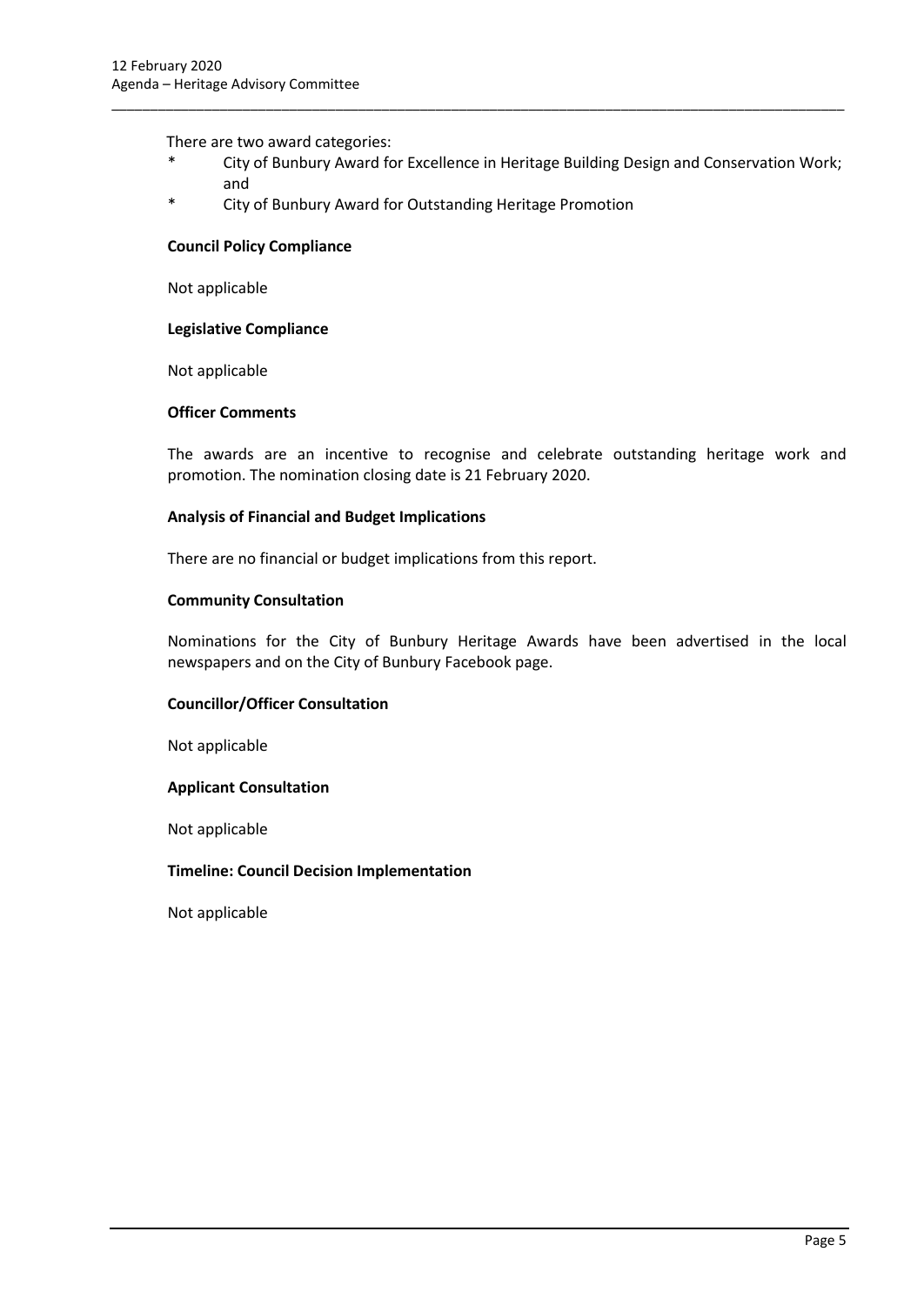# <span id="page-8-0"></span>**10.2 Draft Conservation Management Plan – Convent of Mercy Group (fmr)**

| <b>File Ref:</b>            | A03335                                                           |                                  |  |
|-----------------------------|------------------------------------------------------------------|----------------------------------|--|
| <b>Applicant/Proponent:</b> | Internal                                                         |                                  |  |
| <b>Responsible Officer:</b> | Lacey Brown, Strategic Planning Officer (Heritage)               |                                  |  |
| <b>Responsible Manager:</b> | Thor Farnworth, Manager Sustainability, Planning and Development |                                  |  |
| <b>Executive:</b>           | Gary Barbour, Director Sustainable Communities                   |                                  |  |
| <b>Authority/Discretion</b> | Advocacy                                                         | Review<br>⋈                      |  |
|                             | ⊠<br>Executive/Strategic                                         | Quasi-Judicial                   |  |
|                             | Legislative<br>$\overline{\phantom{0}}$                          | ⊠<br><b>Information Purposes</b> |  |
|                             |                                                                  |                                  |  |
| <b>Attachments:</b>         | Appendix 1 - Draft Conservation Management Plan                  |                                  |  |

\_\_\_\_\_\_\_\_\_\_\_\_\_\_\_\_\_\_\_\_\_\_\_\_\_\_\_\_\_\_\_\_\_\_\_\_\_\_\_\_\_\_\_\_\_\_\_\_\_\_\_\_\_\_\_\_\_\_\_\_\_\_\_\_\_\_\_\_\_\_\_\_\_\_\_\_\_\_\_\_\_\_\_\_\_\_\_\_\_\_\_\_\_\_\_

#### **Summary**

The purpose of this report is to request comment on the draft Conservation Management Plan for the Convent of Mercy Group (fmr) to provide clear guidance regarding the ongoing conservation and management of the site's heritage values.

#### **Executive Recommendation**

That the Heritage Advisory Committee members review the draft Conservation Management Plan for the Convent of Mercy Group (fmr) and provide comments to the Strategic Planning Officer (Heritage) by 11 March 2020.

#### **Strategic Relevance**

| Theme 4: | Our City                                                                                                                |
|----------|-------------------------------------------------------------------------------------------------------------------------|
| Goal:    | Civic leadership, partnerships and sound governance in delivering with and for                                          |
|          | the community.                                                                                                          |
|          | Objective 4.2: A highly-engaged and involved community, working together on strategy<br>development and implementation. |

#### **Regional Impact Statement**

The Convent of Mercy Group (fmr) has been an important focus for the community of Bunbury since 1897. The Conservation Management Plan will assist with the long term conservation in a manner commensurate with the inclusion of this place on the State Register of Heritage Places.

#### **Background**

The Convent of Mercy Group (fmr) were entered in the State Register of Heritage Places on a permanent basis in 2000, with the following Statement of Significance:

Convent of Mercy Group (fmr), a two-storeyed rendered-brick and corrugated steel convent and chapel complex in the Federation Gothic style, has cultural heritage significance for the following reasons:

the place represents the role of the Sisters of the Convent of Mercy in both pastoral care and education in the Australind-Bunbury region of the State from the arrival of Mother Placida and two other nuns in 1883 until the closure of the convent circa 1979;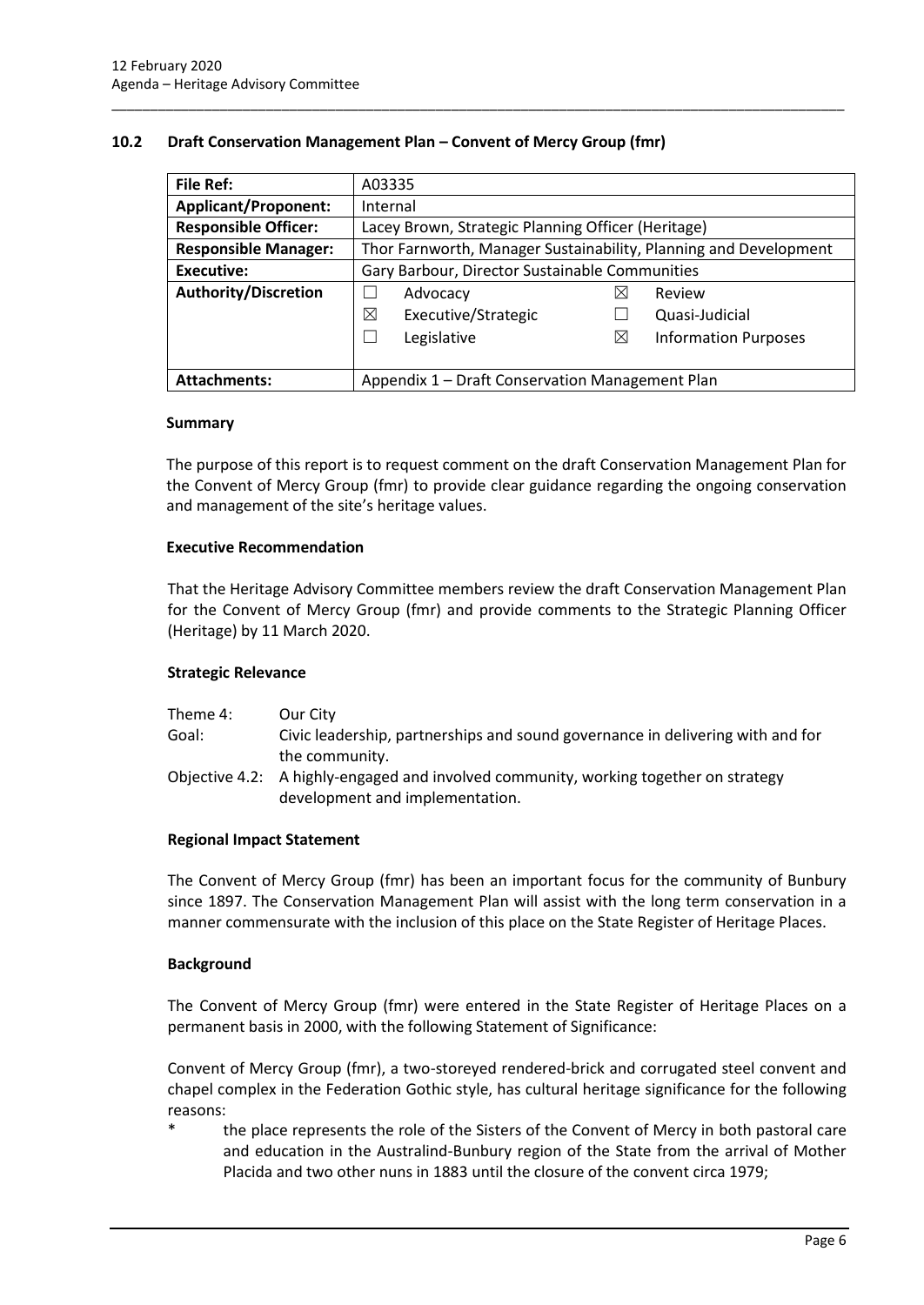the convent and two-storeyed convent chapel are notable representative examples of the Federation Gothic style of architecture typical of religious and educational institutions of the period. The whole complex exhibits excellence of design in the harmony of forms and materials, in the restful and confident proportions, and in the spatial continuity, despite apparent staged development;

\_\_\_\_\_\_\_\_\_\_\_\_\_\_\_\_\_\_\_\_\_\_\_\_\_\_\_\_\_\_\_\_\_\_\_\_\_\_\_\_\_\_\_\_\_\_\_\_\_\_\_\_\_\_\_\_\_\_\_\_\_\_\_\_\_\_\_\_\_\_\_\_\_\_\_\_\_\_\_\_\_\_\_\_\_\_\_\_\_\_\_\_\_\_\_

- \* the picturesque quality of the complex is an essential component of the townscape of central Bunbury. The complex forms a well-defined edge to the urban form of the City and is an imposing landmark in the context of the more domestic scaled surrounding streets;
- the convent building was designed by Michael Francis Cavanagh, eminent architect of the period who carried out numerous commissions for the Roman Catholic Church, including St Mary's Roman Catholic Cathedral, Perth. The place is also associated with architect of the school, Frederick Walter Steere and builder of the chapel, Joseph George Hough;
- the place is representative of the role played by the Roman Catholic nuns in the establishment of a community, a role that is no longer practised, but which has provided a substantial legacy to the Catholic community in the State; and
- \* the place is highly valued by the community as a consequence of its role in the culture and the arts, both in its former religious and teaching role (especially with respect to music) and its more recent role as an arts centre. This is evidenced by the adaptation of the place to an arts complex in the 1980s.

*Convent of Mercy Group (fmr)* was originally entered into the Register of the National Estate with permanent status on 18 April 1989. This entry was modified on 26 October 1999, as a result of the demolition of St Joseph's in 1982

The Convent of Mercy Group (fmr) is currently included on the following lists:

- \* State Register of Heritage Places
- \* Local Government Heritage Inventory
- City of Bunbury Heritage List
- \* National Trust of Australia (WA)

# **Council Policy Compliance**

Bunbury lead by example through the management of these premises in accordance with the Local Planning Policy 6.1: Heritage Conservation and Development. Endorsement of the CMP is consistent with this policy.

# **Legislative Compliance**

The completion of the CMP supports requirements of the Australian International Council on Monuments and Sites (ICOMOS) Burra Charter; *Heritage Act 2018* and the *Planning and Development Act 2005*.

#### **Officer Comments**

The CMP, which was prepared in accordance with the Heritage Council of WA's standard brief, includes:

- historical and physical evidence relevant to the assessment of the cultural heritage significance of the place;
- \* assessment of the place's cultural heritage significance;
- conservation policy recommendations; and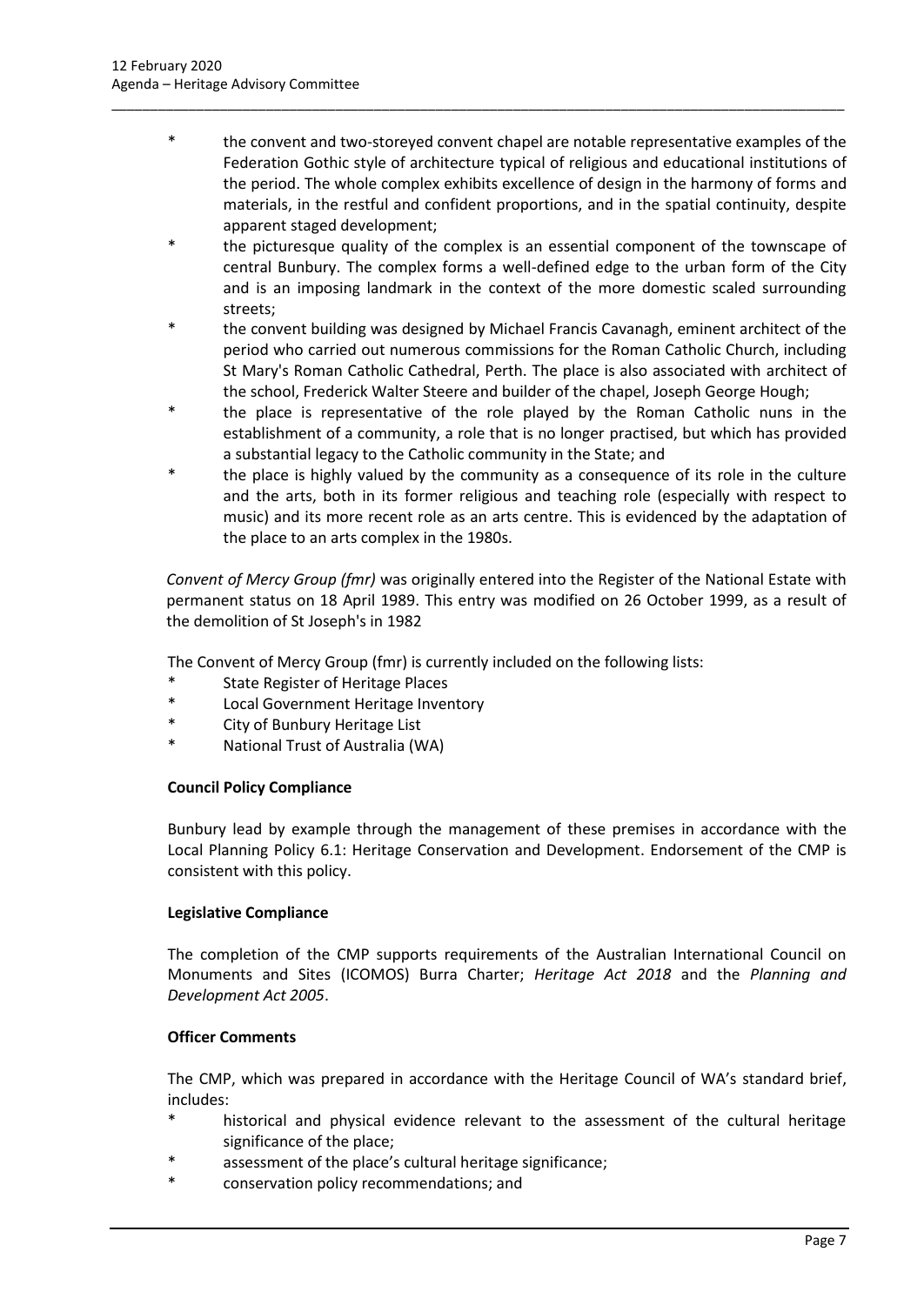\* implementation recommendations.

In essence, it is a property management tool that aims to provide the knowledge and framework necessary to conserve (and where appropriate, interpret) the significance of the place and to manage necessary alterations and works over time. Conservation and maintenance schedules assist in the prioritisation and scope of works recommended.

\_\_\_\_\_\_\_\_\_\_\_\_\_\_\_\_\_\_\_\_\_\_\_\_\_\_\_\_\_\_\_\_\_\_\_\_\_\_\_\_\_\_\_\_\_\_\_\_\_\_\_\_\_\_\_\_\_\_\_\_\_\_\_\_\_\_\_\_\_\_\_\_\_\_\_\_\_\_\_\_\_\_\_\_\_\_\_\_\_\_\_\_\_\_\_

# **Analysis of Financial and Budget Implications**

Implementation of the recommendations contained within the CMP will have financial implications. It should be noted that the plan contains recommendations and provides a useful property management tool for prioritisation and scheduling of works (resources permitting).

#### **Community Consultation**

This report seeks to consult with community members of the Heritage Advisory Committee.

# **Councillor/Officer Consultation**

This report seeks to consult with Councillor members of the Heritage Advisory Committee. The draft was presented to the Development Coordination Unit on 6/2/2020 and both the Director of BRAG and Manager City Facilities have been requested to provide comments.

#### **Applicant Consultation**

Not applicable.

#### **Timeline: Council Decision Implementation**

The CMP contains a recommended conservation works schedule and maintenance schedule. These are prioritised as short term (1-2 years); medium term (2-5 years); ongoing and annual inspections. This is standard for asset management of a building.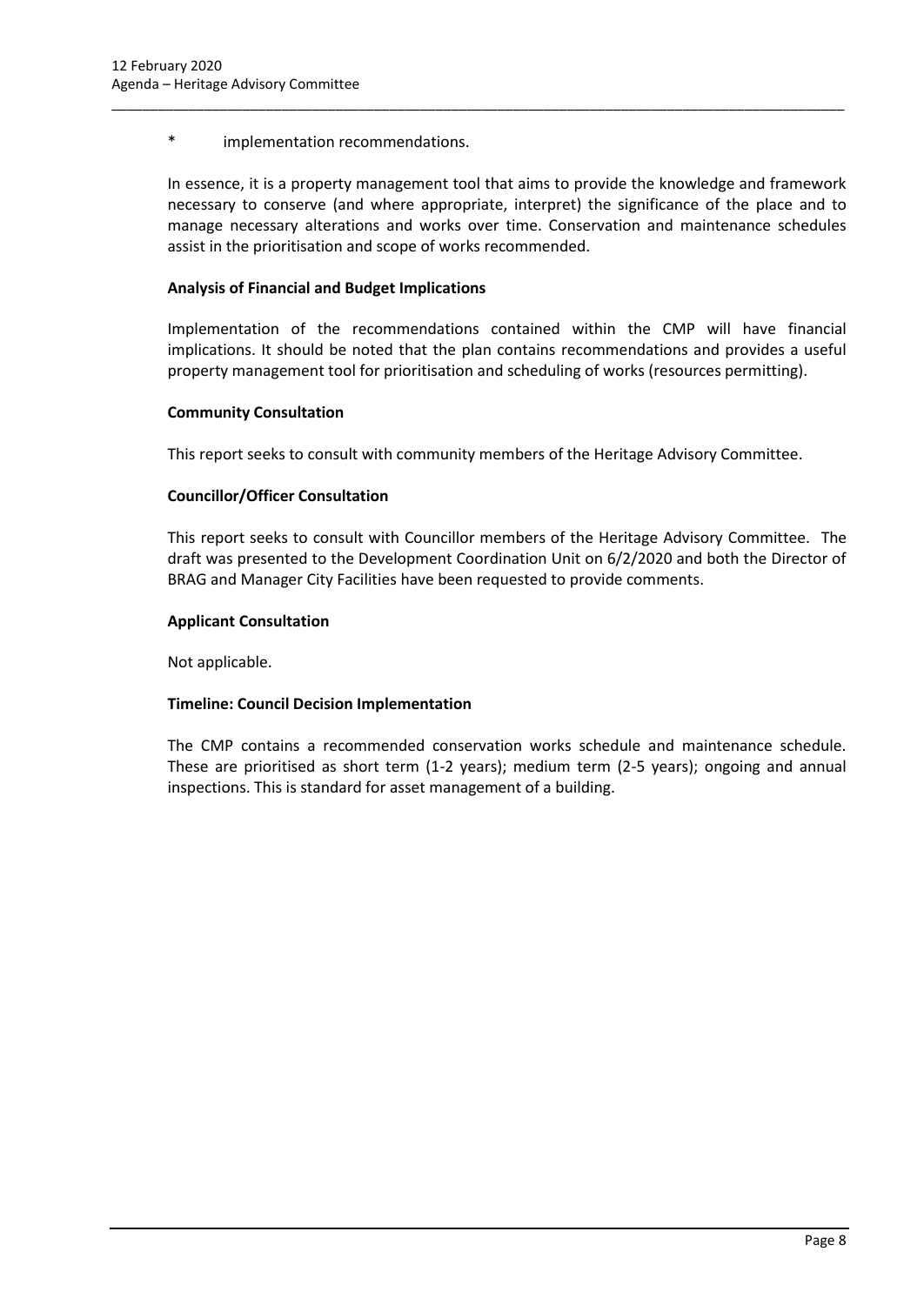#### <span id="page-11-0"></span>**10.3 Summary of Referrals and Communications**

| <b>File Ref:</b>            | A03335                                                           |             |                             |
|-----------------------------|------------------------------------------------------------------|-------------|-----------------------------|
| <b>Applicant/Proponent:</b> | Heritage Advisory Committee                                      |             |                             |
| <b>Responsible Officer:</b> | Lacey Brown, Strategic Planning Officer (Heritage)               |             |                             |
| <b>Responsible Manager:</b> | Thor Farnworth, Manager Sustainability, Planning and Development |             |                             |
| <b>Executive:</b>           | Gary Barbour, Director Sustainable Communities                   |             |                             |
| <b>Authority/Discretion</b> | Advocacy                                                         |             | Review                      |
|                             | Executive/Strategic                                              |             | Quasi-Judicial              |
|                             | Legislative                                                      | $\boxtimes$ | <b>Information Purposes</b> |
|                             |                                                                  |             |                             |
| <b>Attachments:</b>         | Nil                                                              |             |                             |

\_\_\_\_\_\_\_\_\_\_\_\_\_\_\_\_\_\_\_\_\_\_\_\_\_\_\_\_\_\_\_\_\_\_\_\_\_\_\_\_\_\_\_\_\_\_\_\_\_\_\_\_\_\_\_\_\_\_\_\_\_\_\_\_\_\_\_\_\_\_\_\_\_\_\_\_\_\_\_\_\_\_\_\_\_\_\_\_\_\_\_\_\_\_\_

#### **Summary**

The Heritage Advisor and Strategic Planning Officer (Heritage) have provided details to the Heritage Advisory Committee on recent development application referrals, discussions and events since the last Committee meeting.

#### **Executive Recommendation**

That the Heritage Advisory Committee note the summary of referrals and communications as detailed in the Officer Comments.

#### **Strategic Relevance**

| Theme 1:      | Our community and culture                                                                                                                           |
|---------------|-----------------------------------------------------------------------------------------------------------------------------------------------------|
| Goal:         | A safe, healthy and cohesive community, with a rich cultural life, and supportive                                                                   |
|               | social environment.                                                                                                                                 |
| Objective 1.4 | Arts, culture, heritage and events that enrich our understanding and enjoyment<br>of life, celebrate our identity and bring the community together. |

#### **Regional Impact Statement**

Not applicable.

#### **Background**

The Heritage Advisory Committee (HAC) is advised of recent development applications, decisions, policy, enquiries and/or events to assist in the awareness and promotion of heritage development and education in Bunbury. This provides a transparent approach for the wider community and is consistent with the terms of reference for the HAC.

#### **Legislative/Council Policy Compliance**

The following statutory planning instruments of the State Planning Framework and Local Planning Framework are applicable to the assessment of development applications and heritage advice:

- \* The Burra Charter
- \* *Heritage Act 2018*
- \* *Planning and Development Act 2005*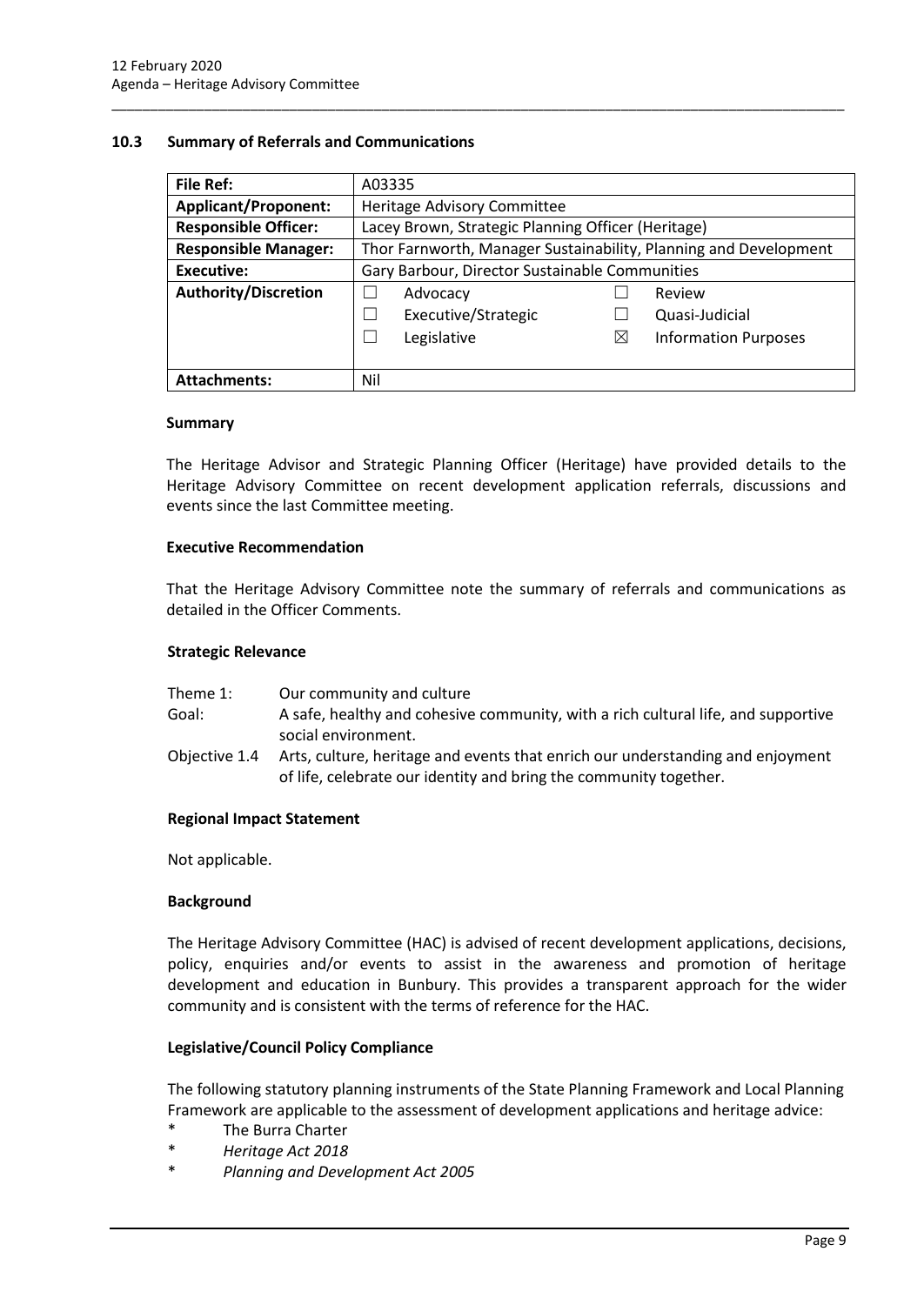\* *Planning and Development (Local Planning Schemes) Regulations 2015*

\_\_\_\_\_\_\_\_\_\_\_\_\_\_\_\_\_\_\_\_\_\_\_\_\_\_\_\_\_\_\_\_\_\_\_\_\_\_\_\_\_\_\_\_\_\_\_\_\_\_\_\_\_\_\_\_\_\_\_\_\_\_\_\_\_\_\_\_\_\_\_\_\_\_\_\_\_\_\_\_\_\_\_\_\_\_\_\_\_\_\_\_\_\_\_

- \* Relevant Local Planning Policies for Heritage
- State Planning Policy 3.5 Historic Heritage Conservation

#### **Officer Comments**

The referral and communications list is as follows:

|    | <b>BRAG</b>                               |
|----|-------------------------------------------|
| 2  | <b>Bunbury Museum and Heritage Centre</b> |
| 3  | 7 Park Street                             |
| 4  | 51 Moore Street                           |
| 5  | 1 Stirling Street                         |
| 6  | Rose Hotel                                |
| 7  | <b>Forrest Homestead</b>                  |
| 8  | <b>ANZAC Park</b>                         |
| 9  | Arrol Crane                               |
| 10 | 46 Charles Street                         |

#### **Analysis of Financial and Budget Implications**

Not applicable

#### **Community Consultation**

Not applicable

#### **Councillor/Officer Consultation**

Councillor members were consulted through the Heritage Advisory Committee.

#### **Applicant Consultation**

Not applicable

#### **Timeline: Council Decision Implementation**

Not applicable